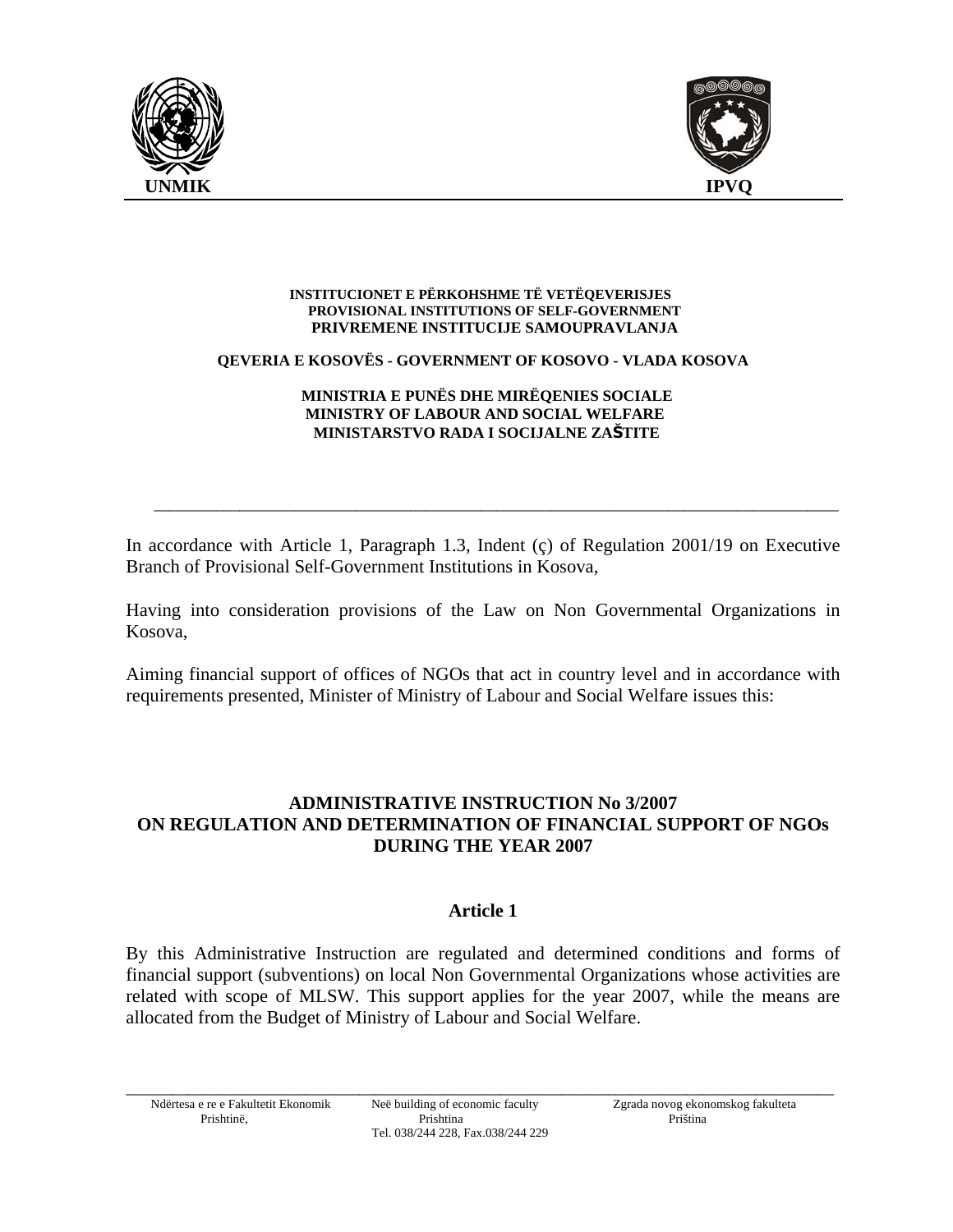# **Article 2**

With a purpose of realization of certain projects which are related with the scope of Ministry of Labour and Social Welfare, monthly financial support for the year 2007 from budgetary means of this Ministry shall be benefited from these NGOs:

- Humanitarian Charity Association "Nëna Terezë" .........3000  $\epsilon$  per month
- Political Prisoners Association ………………………...2000 € per month
- Kosova Pensioners Organization
- .......................................750 € per month
- Kosova Pensioners Trade Union ………………………...7500 € per month
- Labour Invalids Organization …………………….......750 € per month
- Associations which came out from the war …………………...6000 € per month
- Association of Blind People ………………………...1000 € per month
- Association of Persons with Disabilities "Handikos" 750  $\epsilon$  per month
- Association of Handicapped and disability Persons in Kosova.....750  $\epsilon$  per month
- Parents Organization with disability child, OPFAKKOS...............500  $\epsilon$  per month.
- Association of Persons with child paralisis Handicap-Kosova......500  $\epsilon$  per month

# **Article 3**

Financial support from budgetary means of Ministry of Labour and Social Welfare is made for helping function of the offices in central level of NGOs, in accordance with their scope determined by respective legal and sub legal acts.

# **Article 4**

Ministry of Labour and Social Welfare in December of the year 2007 will request reports in written form from NGOs mentioned above, related to rationale of financial means spent.

# **Article 5**

Monthly payments for financial support of NGOs mentioned above shall be realized from budgetary means of Department of Social Welfare in MLSW.

# **Article 6**

Integral part of this Administrative Instruction shall be Agreements of Understanding concluded between Ministry of Labour and Social Welfare with these NGOs, in accordance with their requirements for financial support.